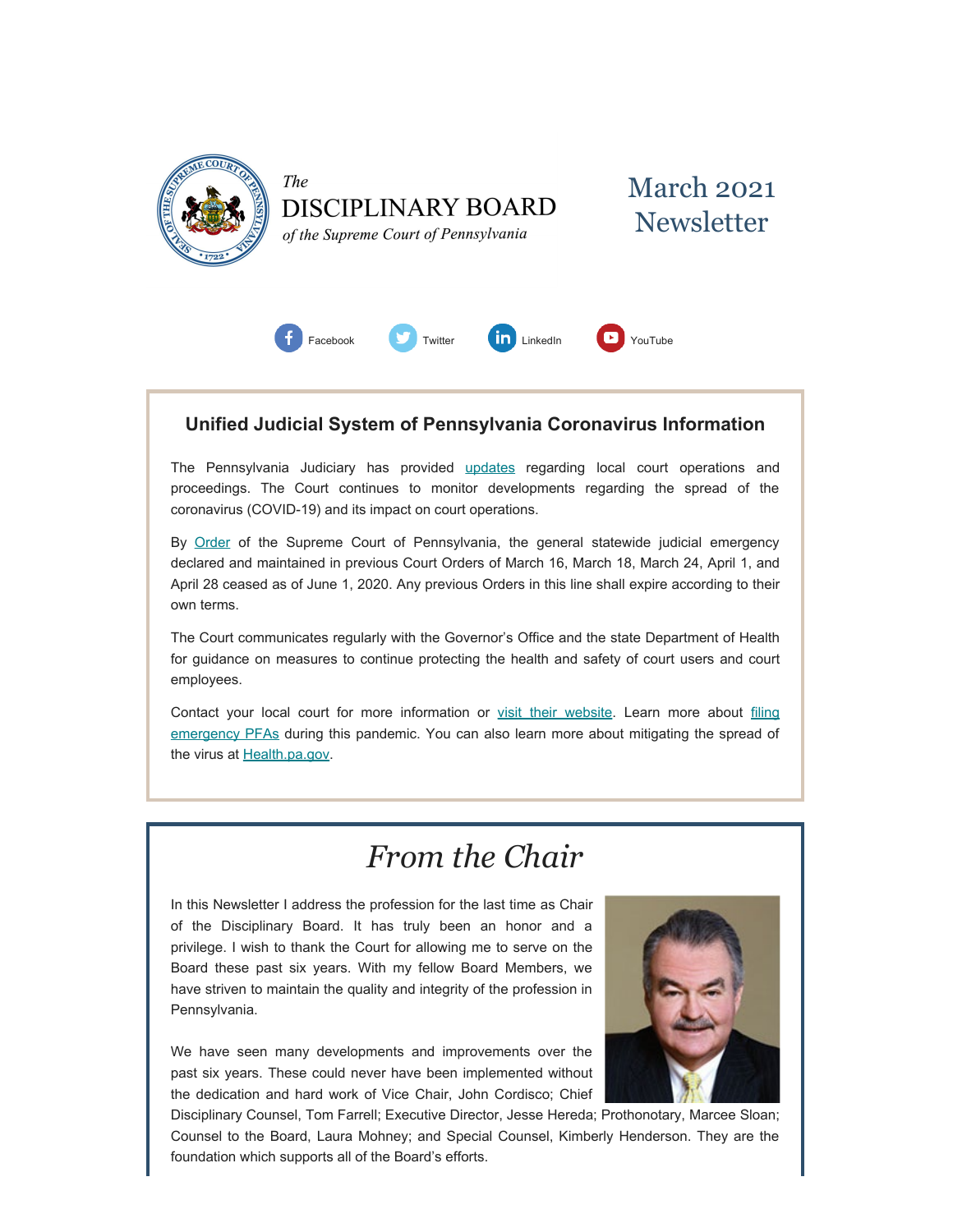The system of self-regulation in Pennsylvania is exemplary. I leave the Board in the capable hands of incoming Chair, Jack Goodrich and Vice Chair, Jerry Lehocky as well as new Board Members Bob Mongeluzzi and Shohin Vance. The quality of Board Members, past and present, is unsurpassed. It has truly been a privilege to serve with them and an honor to consider them friends. The profession remains in good hands.

James C. Haggerty Board Chair



## *Reinstatement Granted*

**February 2021**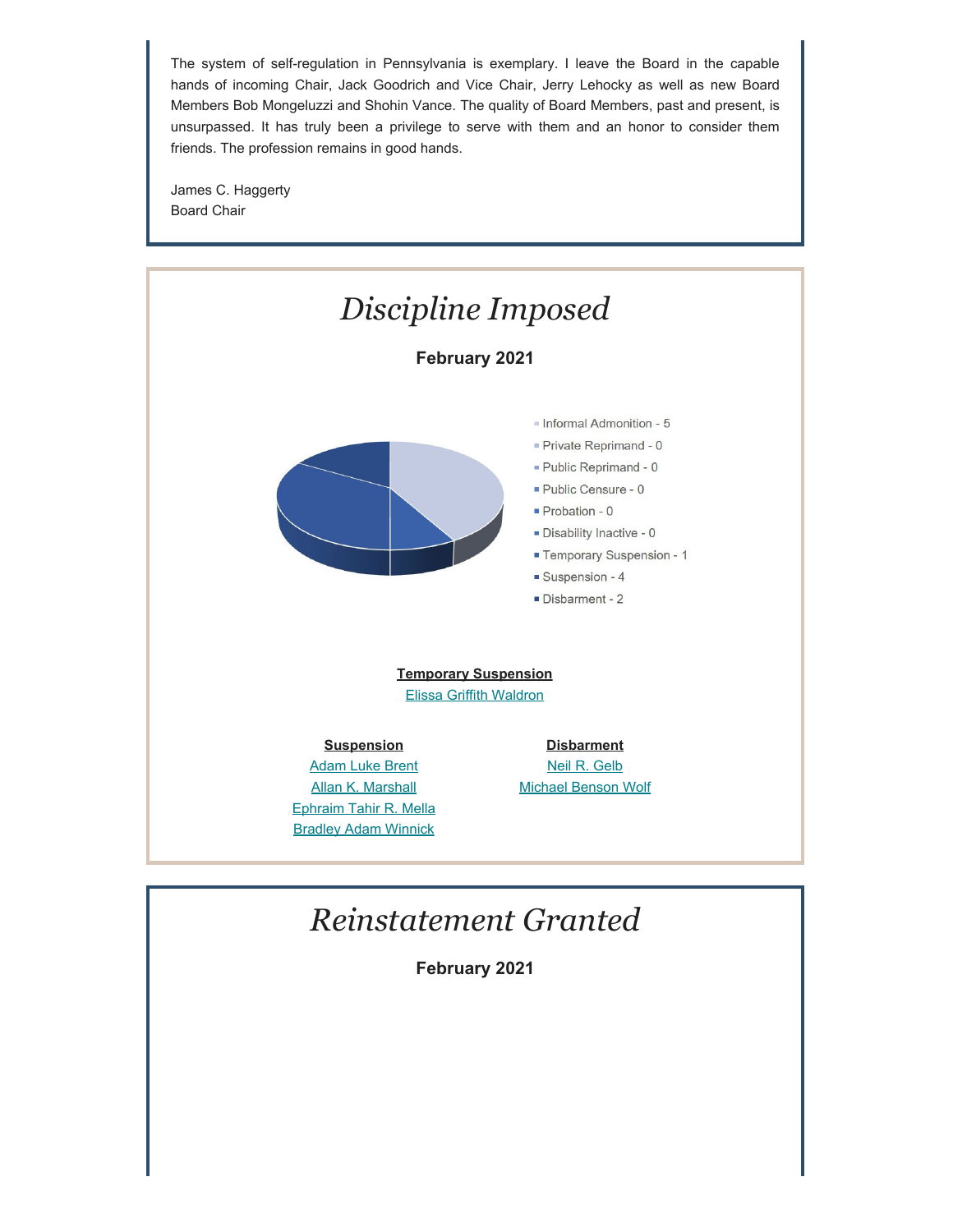

*attorney listed above whose current license status does not reflect reinstatement has yet to submit the fees necessary to finalize reinstatement.*

# *Upcoming Public Proceedings*

We encourage you to observe our public disciplinary and reinstatement hearings, oral arguments, and public reprimands on the [Board's YouTube channel.](https://www.youtube.com/channel/UC7Rzfgcm91b2y3TRTXAViHw) View "Upcoming Public Proceedings" at the bottom of the Board's home page, [www.padisciplinaryboard.org.](https://www.padisciplinaryboard.org/)

> March 23 - Jon Ari Lefkowitz - Reinstatement Hearing March 24 - William D. Hobson - Disciplinary Hearing April 5 at 2pm - Richard S. Ross - Oral Argument April 8 at 10am - John J. O'Brien, III - Oral Argument April 9 - Richard S. Ross - Disciplinary Hearing May 3 - Clarence E. Allen - Disciplinary Hearing May 18 - William P. Fedullo - Disciplinary Hearing May 19 - William P. Fedullo - Disciplinary Hearing TBD - Paul Christopher Dougherty - Public Reprimand

*Proceedings are scheduled to begin at 9:30am unless otherwise noted.*

# *Rules*

### **Board Proposes Rule Changes on Advertising, Communications About Services**

In a [Notice of Proposed Rulemaking](http://www.pacodeandbulletin.gov/secure/pabulletin/data/vol51/51-8/51_8_cts.pdf) published in the Pennsylvania Bulletin on February 20, 2021 (51 Pa.B. 891), the Disciplinary Board proposed extensive amendments to Rules 7.1, 7.2, 7.3, 7.4, 7.5 and 7.7 of the Pennsylvania Rules of Professional Conduct, addressing communications about legal services, advertising, solicitation, fields of practice, firm names, and other matters. The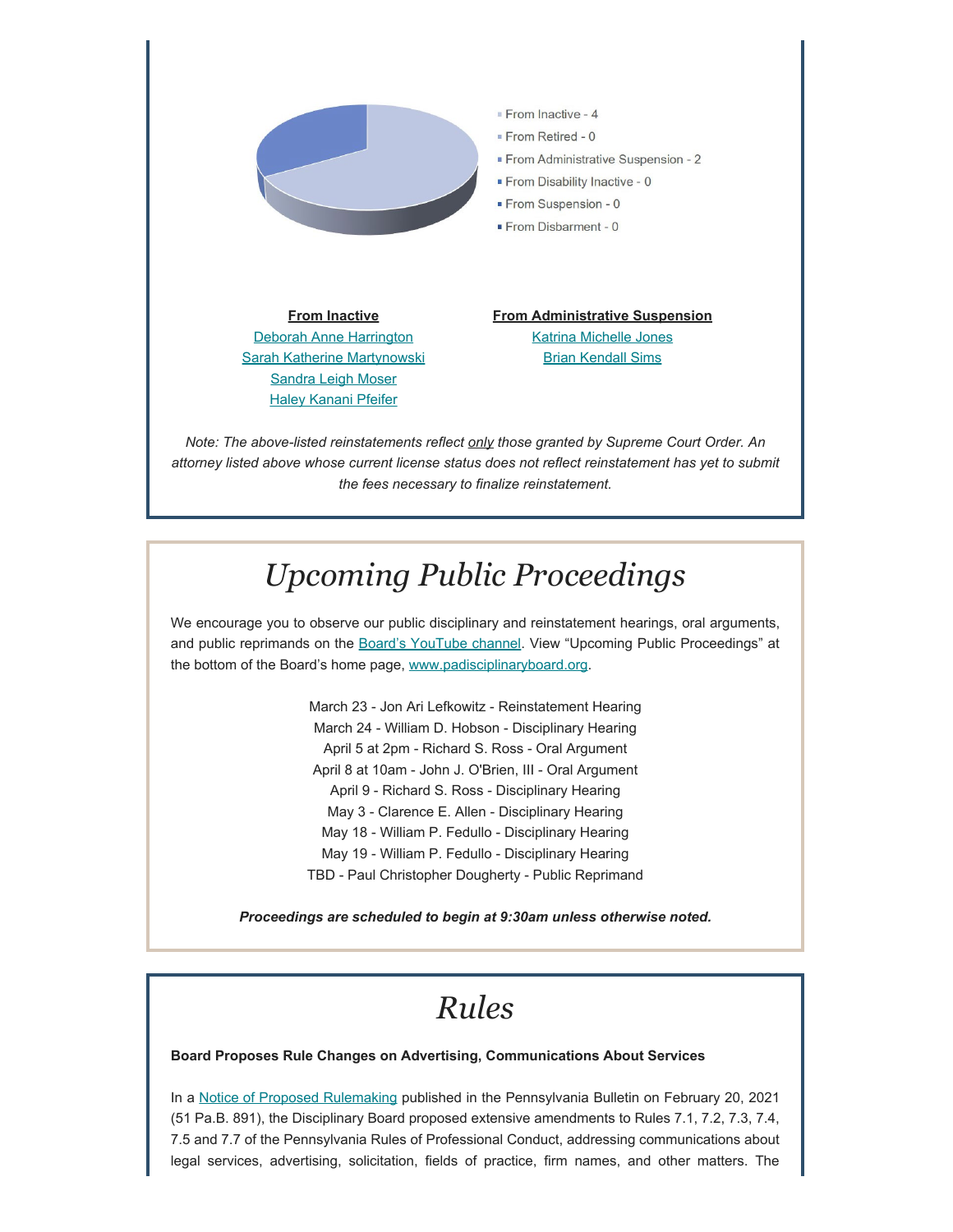Board is seeking public comment which must be submitted by **May 21, 2021**.

The proposed changes are designed to bring the Pennsylvania rules into conformity with the ABA Model Rules of Professional Conduct, and seek to streamline and update the requirements to adapt to changes that have taken place in the profession during the digital age. Spanning 14 pages in the Pennsylvania Bulletin, the new language is too extensive to set forth in full in this newsletter.

The proposed amendments are in regards to Rules:

[7.1. Communications Concerning a Lawyer's Services](https://www.padisciplinaryboard.org/for-attorneys/rules/rule/3/The%20Rules%20of%20Professional%20Conduct#rule-250)

7.2. [Advertising](https://www.padisciplinaryboard.org/for-attorneys/rules/rule/3/The%20Rules%20of%20Professional%20Conduct#rule-251)

[7.3. Solicitation of Clients](https://www.padisciplinaryboard.org/for-attorneys/rules/rule/3/The%20Rules%20of%20Professional%20Conduct#rule-252)

[7.4 Communication of Fields of Practice and Specialization](https://www.padisciplinaryboard.org/for-attorneys/rules/rule/3/The%20Rules%20of%20Professional%20Conduct#rule-253)

[7.5 Firm Names and Letterheads](https://www.padisciplinaryboard.org/for-attorneys/rules/rule/3/The%20Rules%20of%20Professional%20Conduct#rule-254)

[7.7 Lawyer Referral Service](https://www.padisciplinaryboard.org/for-attorneys/rules/rule/3/The%20Rules%20of%20Professional%20Conduct#rule-256)

[Read more](http://www.padisciplinaryboard.org/news-media/news-article/1385/board-proposes-rule-changes-on-advertising-communications-about-services) **about the proposed amendments.**

Comments may be submitted until **May 21, 2021** to:

The Disciplinary Board of the Supreme Court of Pennsylvania 601 Commonwealth Avenue, Suite 5600 PO Box 62625 Harrisburg, PA 17106-2625 Fax: (717) 231-3381 Email: DBoard.Comments@pacourts.us

### **Board Proposes Amendments to Rules on Access to Disciplinary Information and Confidentiality**

In a [Notice of Proposed Rulemaking](https://www.pacodeandbulletin.gov/Display/pabull?file=/secure/pabulletin/data/vol51/51-10/322.html) published in the Pennsylvania Bulletin on March 6, 2021 (51 Pa.B. 1128), the Disciplinary Board proposed a series of amendments to the Rules of Disciplinary Enforcement regarding confidentiality and access to documents in disciplinary matters. Comments on the proposed rule may be submitted on or before **April 5, 2021**.

The proposed amendments are in regards to Rules:

[102, Definitions](https://www.padisciplinaryboard.org/for-attorneys/rules/rule/5/The%20Pennsylvania%20Rules%20of%20Disciplinary%20Enforcement#rule-14) [209, Immunity](https://www.padisciplinaryboard.org/for-attorneys/rules/rule/5/The%20Pennsylvania%20Rules%20of%20Disciplinary%20Enforcement#rule-25) [402, Access to Disciplinary Information and Confidentiality](https://www.padisciplinaryboard.org/for-attorneys/rules/rule/5/The%20Pennsylvania%20Rules%20of%20Disciplinary%20Enforcement#rule-49)

[Read more](http://www.padisciplinaryboard.org/news-media/news-article/1386/board-proposes-amendments-to-rules-on-access-to-disciplinary-information-and-confidentiality) **about the proposed amendments.**

Comments may be submitted until **April 5, 2021** to:

The Disciplinary Board of the Supreme Court of Pennsylvania 601 Commonwealth Avenue, Suite 5600 PO Box 62625 Harrisburg, PA 17106-2625 Fax: (717) 231-3381 Email: DBoard.Comments@pacourts.us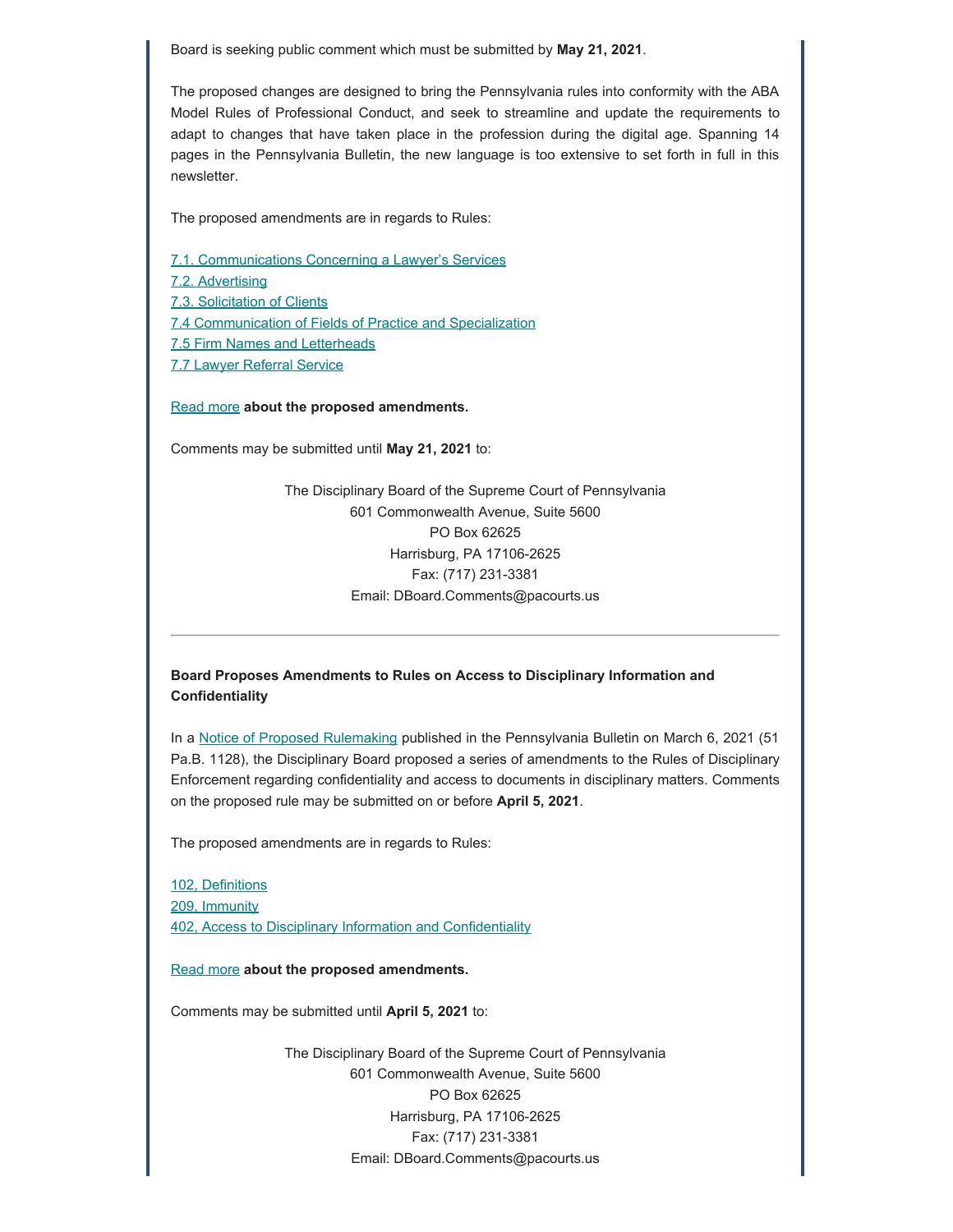### **Board Rule Amendments on Stale Matters, Permanently Resigned Attorneys Take Effect**

The Disciplinary Board has adopted a set of amendments to the Rules of Organization and Procedure of the Disciplinary Board in a pair of orders published February 13, 2021, [51 Pa.B. 781.](http://www.pacodeandbulletin.gov/secure/pabulletin/data/vol51/51-7/51_7_cts.pdf)

[Read more](http://www.padisciplinaryboard.org/news-media/news-article/1387/board-amendments-on-stale-matters-permanently-resigned-attorneys-take-effect) **about the changes included in Order Nos. 99 & 100.**

### **Board of Law Examiners Proposes Amendments on Certified Legal Interns**

The Pennsylvania Board of Law Examiners has published a set of proposed amendments to [Rule](https://www.pabarexam.org/bar_admission_rules/322.htm) [322 of the Pennsylvania Bar Admission Rules](https://www.pabarexam.org/bar_admission_rules/322.htm) concerning authorized activities of certified legal interns.

The amendments would expand the ability of certified legal interns to appear before the Supreme, Superior or Commonwealth Courts, including for oral argument. The requirement of personal presence by the intern's supervising attorney would be eliminated. Instead, the responsibilities of the supervising attorney would be expanded to assure that the intern is fully prepared and appropriately supervised. The supervising attorney must also assure that a licensed attorney employed by his or her office is personally present during any appearance by the intern.

Comments may be submitted until **April 13, 2021** to:

Pennsylvania Board of Law Examiners Attn: Counsel to the Board 601 Commonwealth Avenue, Suite 3600 P.O. Box 62535 Harrisburg, PA 17106-2535

# *Disciplinary Board News*

**Goodrich, Lehocky Appointed Disciplinary Board Chair, Vice-Chair**

By [Order](http://www.pacourts.us/assets/opinions/Supreme/out/Order%20Entered%20-%20104719398130102871.pdf?cb=1) dated March 16, 2021, Pittsburgh attorney **John (Jack) P. Goodrich** was appointed Board Chair and Philadelphia attorney **Jerry M. Lehocky** was appointed Board Vice-Chair. The appointments are effective April 1, 2021.



**Jack Goodrich** was first appointed as a member of the Disciplinary Board in April 2016. Goodrich is a principal of the law firm Goodrich & Associates in Pittsburgh, where his practice focuses on personal injury with a concentration on head trauma and vehicular accidents including wrongful death and complex civil personal injury litigation.

He has served on a variety of committees and boards at Duquesne University School of Law and for six years was appointed as a Hearing Officer for the Disciplinary Board. Mr. Goodrich is currently a board

member and fundraising chairman for the Pittsburgh St. Patrick's Day parade committee and a past president of the Western Pennsylvania Trial Lawyers Association. [Read More...](https://www.padisciplinaryboard.org/news-media/news-article/1395/disciplinary-board-of-the-supreme-court-of-pennsylvania-announces-new-leadership)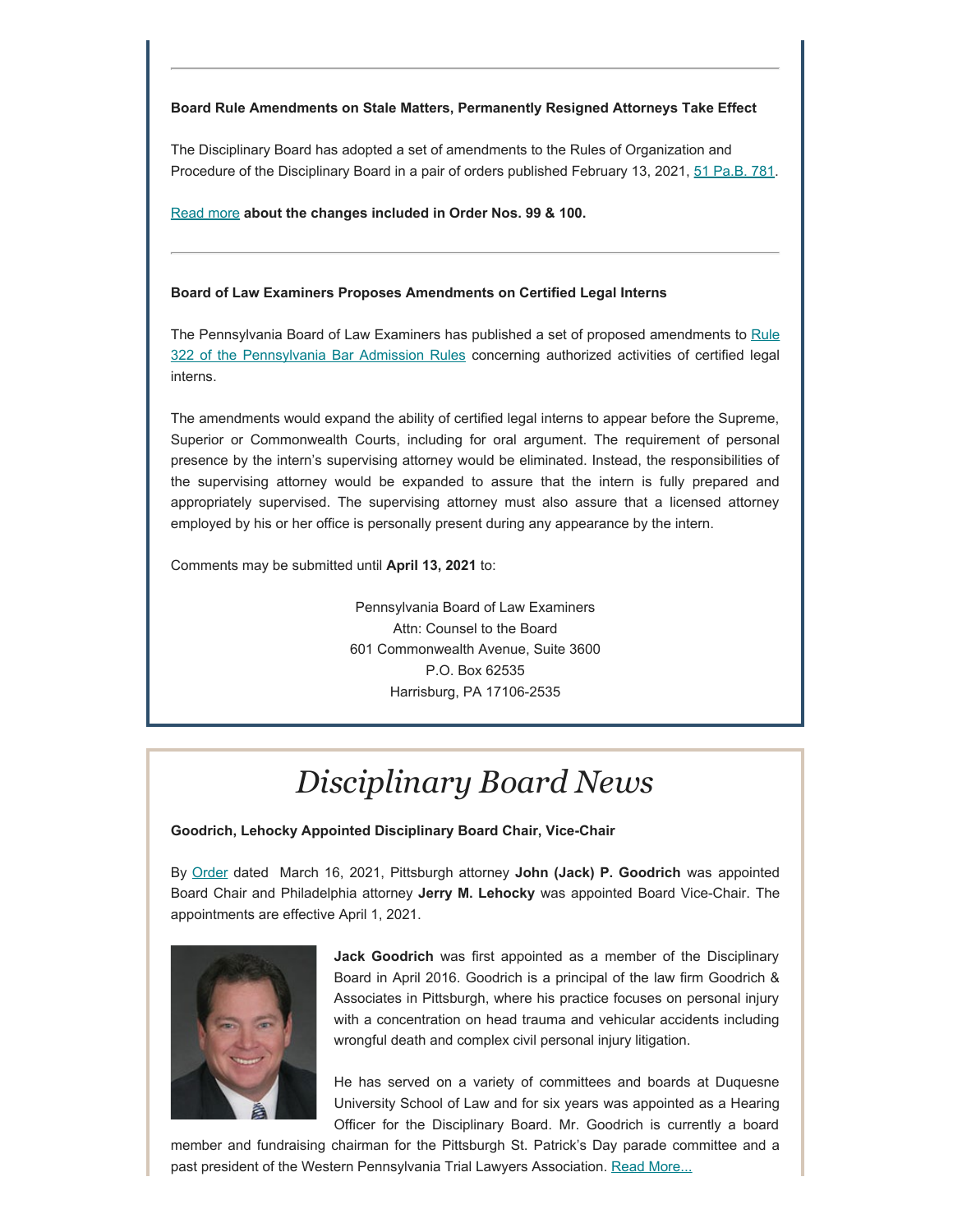**Jerry Lehocky** was first appointed as a member of the Disciplinary Board in February 2018. Lehocky is a founding partner at Pond Lehocky based in Philadelphia. He has been a litigator of workers' compensation and Social Security since being admitted to practice in 1985.



For 12 consecutive years, Lehocky was chairman of the Pennsylvania Trial Lawyers Workers' Compensation Section. He has served as a consultant to several Pennsylvania governors as well as numerous

state senators and representatives on workers' compensation issues. He also co-authored House Bill 2738, which created the Uninsured Employers Guaranty Fund – the first piece of workers' compensation legislation in favor of injured workers to become law in over 30 years. [Read More...](https://www.padisciplinaryboard.org/news-media/news-article/1395/disciplinary-board-of-the-supreme-court-of-pennsylvania-announces-new-leadership)

#### **Philadelphia Attorney Dion G. Rassias Reappointed Board Member**



Philadelphia trial lawyer **Dion G. Rassias** has been [reappointed](http://www.pacourts.us/assets/opinions/Supreme/out/Order%20Entered%20-%20104691199127821175.pdf?cb=1) by the Supreme Court of Pennsylvania to serve as a member of the Disciplinary Board. First appointed to the Board in April 2018, Rassias' reappointment means he will serve on the Disciplinary Board until April 2024. Rassias is a trial lawyer with the Philadelphia law firm, The Beasley Firm LLC. He has extensive trial and appellate experience in state and federal courts and regulatory agencies. [Read More...](https://www.padisciplinaryboard.org/news-media/news-article/1384/philadelphia-attorney-dion-g-rassias-reappointed-member-of-pa-disciplinary-board)

#### **Two Disciplinary Board Member Appointments Issued**

By [Order](http://www.pacourts.us/assets/opinions/Supreme/out/Order%20Entered%20-%20104691107127817724.pdf?cb=1) dated February 17, 2021, the Supreme Court of Pennsylvania appointed **Shohin H. Vance** to the Disciplinary Board for a term of six years, commencing April 1, 2021. Vance is an associate at Kleinbard LLC in Philadelphia where his practice primarily focuses on litigation involving state governmental entities and officials, state constitutional matters, appellate litigation, complex election issues, and grand jury investigations. [Read](https://www.padisciplinaryboard.org/news-media/news-article/1383/philadelphia-attorney-shohin-h-vance-appointed-as-member-of-pa-disciplinary-board) [More...](https://www.padisciplinaryboard.org/news-media/news-article/1383/philadelphia-attorney-shohin-h-vance-appointed-as-member-of-pa-disciplinary-board)





By [Order](http://www.pacourts.us/assets/opinions/Supreme/out/Order%20Entered%20-%20104691107127817724.pdf?cb=1) dated February 17, 2021, the Supreme Court of Pennsylvania appointed **Robert J. Mongeluzzi** to the Disciplinary Board for a term of seven years, commencing April 1, 2021. As president and a founding partner of Saltz Mongeluzzi & Bendesky, Mongeluzzi's practice focuses on catastrophic personal and wrongful death matters. He has extensive experience in construction accidents, product liability cases, and transportation disasters, and his firm has been called the top construction

accident attorneys in the country. [Read More...](https://www.padisciplinaryboard.org/news-media/news-article/1388/philadelphia-attorney-robert-j-mongeluzzi-appointed-member-of-pa-disciplinary-board)

### **Chief Disciplinary Counsel Thomas J. Farrell Admitted to American College of Trial Lawyers**

Thomas J. Farrell, Chief Disciplinary Counsel for the Disciplinary Board, has been named a Fellow of the [American College of Trial Lawyers](https://www.actl.com/), one of the premier legal associations in North America. The induction ceremony took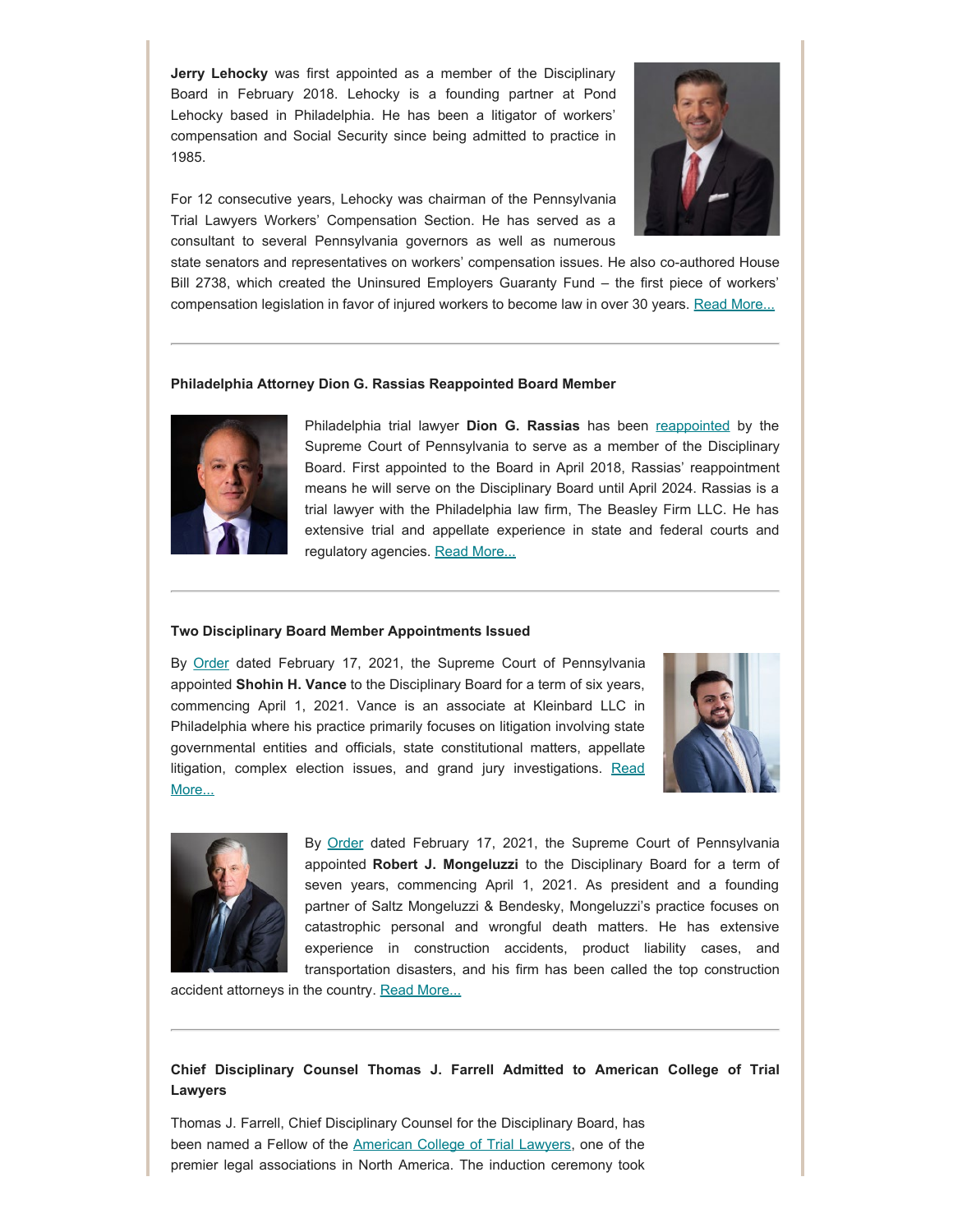place online during the recent spring meeting of the college.



An alumnus of Yale University and New York University School of Law, Farrell has been practicing law for 35 years. In his early career, he clerked for the Honorable Gustave Diamond of the U.S. District Court in the Western

District of Pennsylvania and worked as a public defender in New York and as an Assistant United States Attorney in Pittsburgh. Following his government service, Farrell led his own civil and criminal trial and appellate practice in Pittsburgh for 20 years. [Read More...](https://www.padisciplinaryboard.org/news-media/news-article/1392/chief-disciplinary-counsel-thomas-j-farrell-admitted-to-american-college-of-trial-lawyers)

## *CDC Corner*

### **Rule 1.15, Part Two**

Last month's article outlined the recordkeeping requirements of [Rule 1.15](https://www.padisciplinaryboard.org/for-attorneys/rules/rule/3/the-rules-of-professional-conduct#rule-156). This month, we discuss two equally important topics - what alerts the [Lawyers Fund for Client Security](https://palawfund.com/) (PALFCS) or Office of Disciplinary Counsel (ODC) to a problem, and what to do and what *not* to do when PALFCS or ODC comes knocking. The lawyer's response can improve the lawyer's situation or have devastating consequences.

Pennsylvania rules do not authorize random audits of attorney trust accounts. Thus, Rule 1.15 cases come to us primarily from two sources. First, when the IOLTA account becomes overdrawn or the lawyer bounces an IOLTA check, the bank notifies PALFCS. PALFCS promptly contacts the lawyer and demands an explanation and trust account records. Most times, the lawyer answers, explains the error, and provides corroboration, which concludes the matter. But if the attorney does not cooperate or misleads, or PALFCS detects evidence of serious misconduct, such as misappropriation of client funds, PALFCS refers the matter to ODC.

Aside from the overdraft and the record-keeping deficiencies, the first major misstep is to fail to cooperate with PALFCS. The non-cooperative lawyer has earned himself a disciplinary investigation, and starts out marked as someone who lacks respect for the attorney regulatory system and might have something to hide.

A second source of RPC 1.15 violations is a client complaint, but the allegations are often about things unrelated to account mismanagement, such as: a lack of diligence  $($ RPC  $1.3)$  from the failure to distribute a settlement, settle an estate, or do work to earn a retainer deposited with the lawyer; or a lack of communication  $(RPC 1.4)$  $(RPC 1.4)$  due to the lawyer's failure to respond to the client's inquiries or to keep the client reasonably informed.

A second major misstep is the respondent-attorney's not cooperating with ODC. We issue a DB-7 Letter or obtain a subpoena that demands IOLTA records, and the attorney does not respond, makes an incomplete disclosure, or misses deadlines - a second black mark, for sure, but one that starts us down the road to an interim sanction with devastating consequences, starting with an emergency temporary suspension petition under [Pa.R.D.E. 208\(f\),](https://www.padisciplinaryboard.org/for-attorneys/rules/rule/5/#p-rule-161) either because the evidence suggests an ongoing risk of misappropriation  $(Pa.R.D.E. 208(f)(1))$  $(Pa.R.D.E. 208(f)(1))$ , or simply because the attorney hindered our investigation by not producing trust account records [\(Pa.R.D.E. 208\(f\)\(5\)](https://www.padisciplinaryboard.org/for-attorneys/rules/rule/5/#p-rule-173)).

Monthly reconciliations of the trust account are indispensable to avoid or catch the mistakes that lead to a PALFCS inquiry, but it is rarely the only record-keeping deficiency. We find: failure to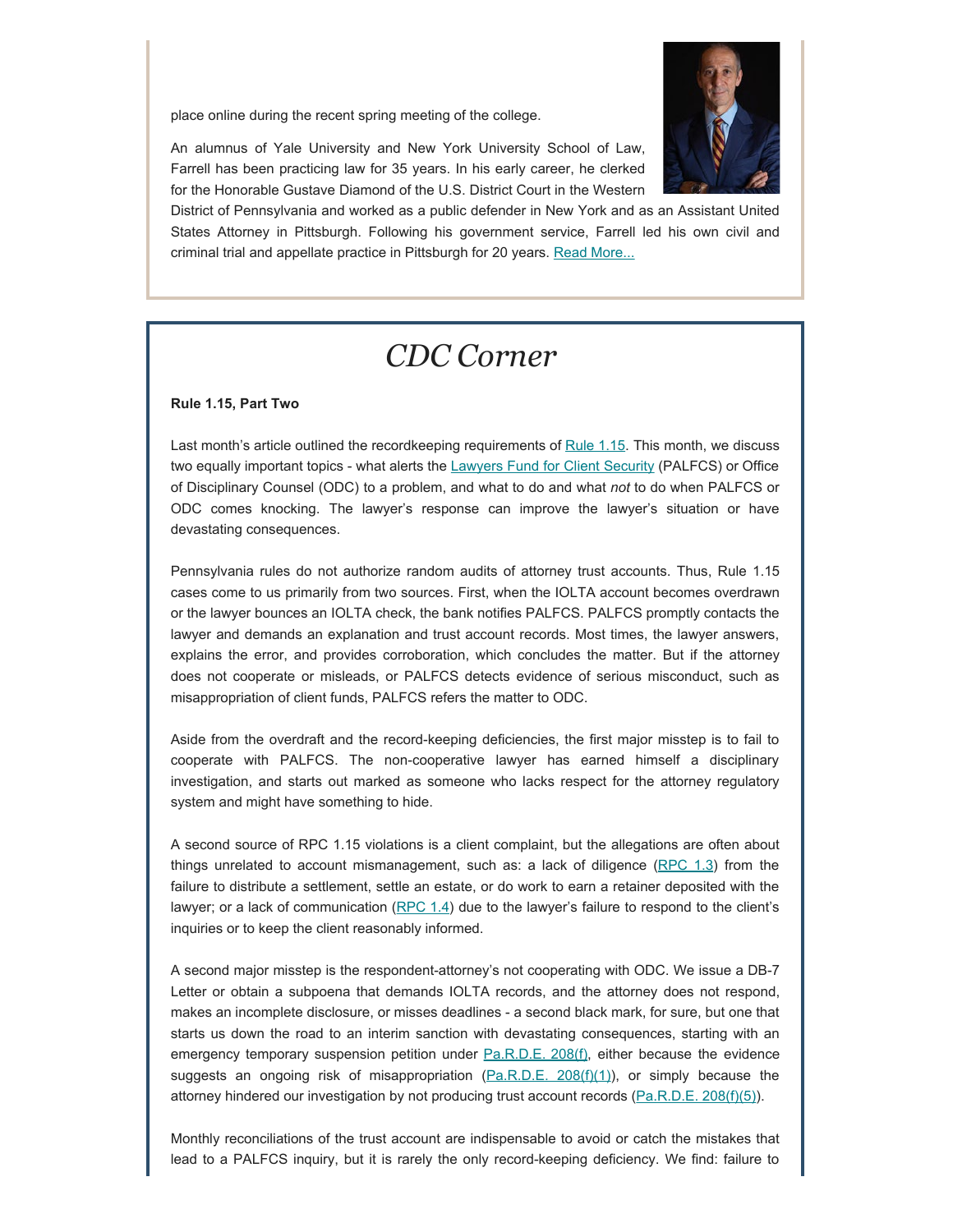provide fee agreements, issue distribution statements, and maintain individual client ledgers; rampant commingling; and even "borrowing" from trust accounts. Absent rampant commingling and borrowing, many of these investigations result in private discipline if the respondent-attorney is a first offender who did not cause clients to lose money, cooperates with the investigation, and tries to put his financial house in order. But with the failure to maintain or reconcile records, the IOLTA account eventually falls out of trust. Many attorneys respond by replenishing the IOLTA with their own funds, which is prohibited by RPC  $1.15(h)$  and amounts to a cover up of the violations.

One final caveat: any "borrowing" of fiduciary funds is a crime, whether or not the funds are restored. ODC refers matters for criminal investigation where there is evidence of intentional misappropriation of significant amounts of funds. Prosecutors and sentencing judges generally are harsh to attorneys who intentionally betrayed their clients' trust and then attempted to lie their way through the disciplinary process.

And one final word of advice - consulting with or retaining counsel is always a good idea.

Thomas J. Farrell Chief Disciplinary Counsel

## *Articles of Interest*

### **Pennsylvania Bar Association (PBA) Joint Task Force for the Continuity of Delivery of Legal Services Issues Report**

The COVID-19 pandemic disrupted many of the operations of society, including legal services. In the summer of 2020, in response to problems created by the pandemic and the measures taken to control it, PBA President David E. Schwager convened a task force to address how the profession could assure that citizens have access to justice for the duration of the pandemic and future emergencies.

Schwager appointed Judge Thomas I. Vanaskie (retired, U.S. Third Circuit Court of Appeals) to chair the 33-member Task Force, entitled the [PBA Joint Task Force for the Continuity of Delivery](https://www.pabar.org/site/News-and-Publications/News/News-Releases/2021/March/Report-on-Legal-Lessons-Learned-During-Pandemic) [of Legal Services.](https://www.pabar.org/site/News-and-Publications/News/News-Releases/2021/March/Report-on-Legal-Lessons-Learned-During-Pandemic) Participants in the Task Force included the PBA, Pennsylvania Association for Justice, Pennsylvania Defense Institute, Pennsylvania District Attorneys Association, Pennsylvania Association of Criminal Defense Lawyers, Public Defender Association of Pennsylvania, Pennsylvania State Conference of Trial Lawyers, Superior Court of Pennsylvania, Commonwealth Court of Pennsylvania, and Pennsylvania Legal Aid Network. Vanaskie created three other subcommittees: civil practice to study the suspension of jury trials and how to overcome that problem; criminal practice to examine problems and obstacles encountered in conducting proceedings remotely; and omnibus matters to examine how to keep the legal system moving.

The Task Force has issued its report. The **[Executive Summary](https://www.pabar.org/Public/committees/CONTINUITYTF/pdf/2021/2-Continuity-Task-Force-Report.pdf)** of the report contains ten recommendations:

- 1. Any declaration of emergency that suspends all but essential services must recognize that legal services are indeed "essential."
- 2. There must be meaningful statewide leadership and accountability to enforce health and safety standards uniformly and consistently on a statewide basis.
- 3. A joint task force involving the Legislature, the courts, the organized bar, and the general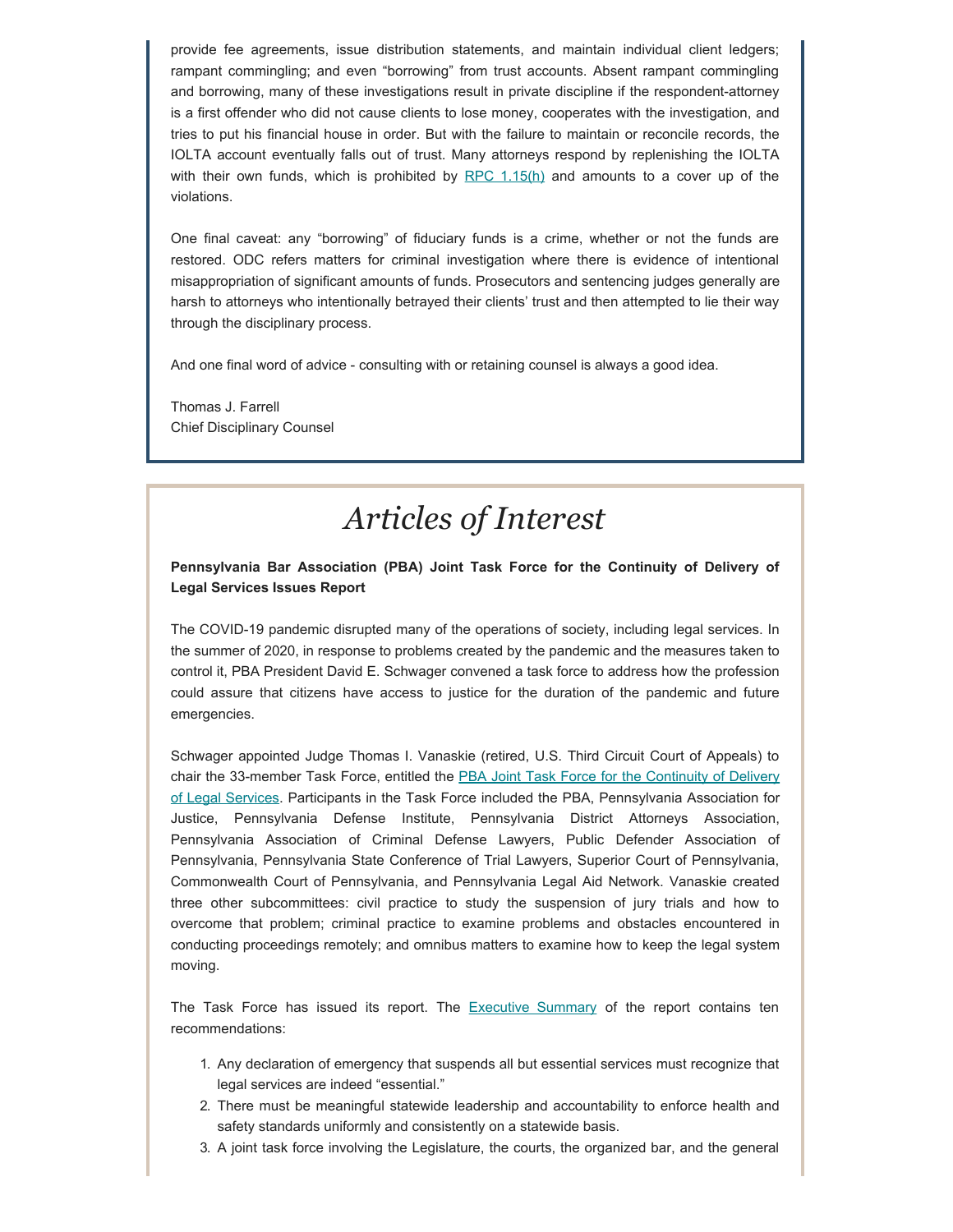public should be formed to find a way to establish a uniform electronic case filing system for Pennsylvania.

- 4. Funding and training must be provided so that the courts and the bar are able to leverage the tools of technology to maintain operations.
- 5. Courts and administrative agencies should consider using advanced communication technologies to conduct proceedings when appropriate and practical, consistent with constitutional and statutory requirements.
- 6. To attack the backlog in civil cases, enhanced use of arbitration, mediation, judges pro tem, special masters and other judicial adjuncts should be encouraged.
- 7. Courts and county bar associations should explore options for making space and technology resources available to pro se litigants.
- 8. Administrative agencies and county row offices should adopt policies and procedures to enable remote proceedings and electronic processing of documents.
- 9. Problems encountered in the family law system concerning custody and child support must be addressed so that these matters of personal significance do not languish.
- 10. The PBA in conjunction with its CLE arm should offer programs on wellness and training on advanced communication technologies and other electronic resources to enable the members of the bar to adjust to the practice of law remotely.

The full report contains many more specific recommendations. The report is being shared with stakeholders including the Administrative Office of Pennsylvania Courts, judges at all levels of the Pennsylvania judicial system, legislators, and the executive branch.

### **Pennsylvania Courts System Launches Subscriber Service**

In the interests of transparency and accessibility, the Administrative Office of Pennsylvania Courts (AOPC) has launched a free [web service allowing the public to sign up to receive court news,](http://www.pacourts.us/news-and-statistics/news?Article=1056) [information and updates via email](http://www.pacourts.us/news-and-statistics/news?Article=1056). Court Administrator of Pennsylvania Geoff Moulton said, "While social media has opened new doors for us, we are excited to be able to add this new feature that will allow us to expand how we communicate with court users, media and the public."

The new "opt-in" link available on **PaCourts**.us offers:

- Alerts about new opinions, orders, and filings in Pennsylvania appellate courts (Commonwealth, Superior, Supreme);
- Monthly infographics and other public court data; and
- Educational outreach and videos.

The  $signup$  page allows users to choose which items they wish to receive notice of  $-$  newsletters, court resources, or appellate opinions by court – simply by supplying an email address.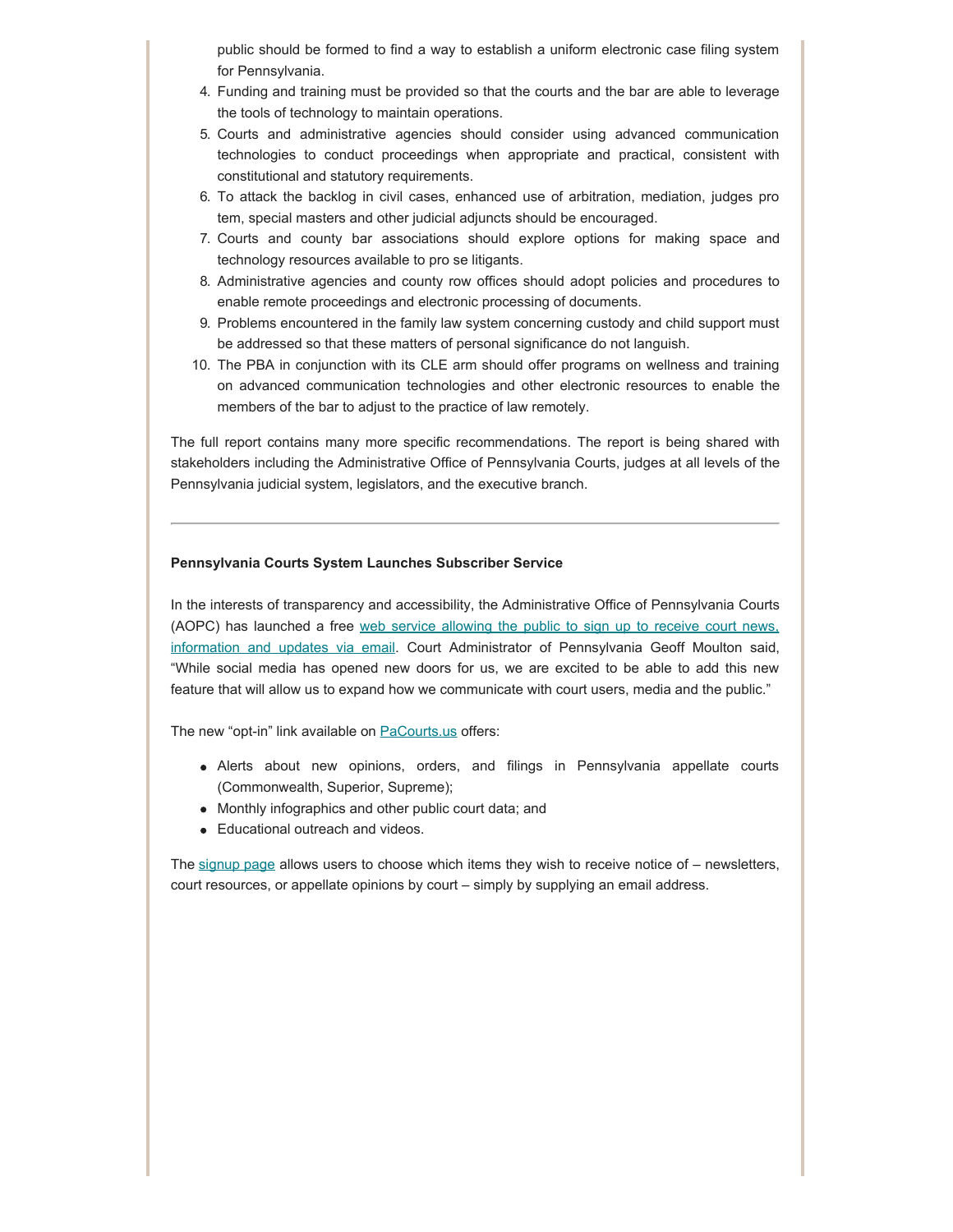|    | To subscribe, select the item(s) you wish to subscribe to,<br>followed by your email address.                |
|----|--------------------------------------------------------------------------------------------------------------|
| п  | <b>Newsletters</b>                                                                                           |
|    | Receive digital newsletters from PA Courts                                                                   |
| Π÷ | <b>Court Resources</b>                                                                                       |
|    | Be among the first to receive infographics, videos, educational outreach,<br>publications and annual reports |
|    | Appellate Court opinions, orders and filings                                                                 |
|    | Receive alerts from appellate courts on new opinions, orders and filings                                     |
|    | □ Supreme Court                                                                                              |
|    | □ Superior Court                                                                                             |
|    | Commonwealth Court                                                                                           |

# *Attorney Well-Being*

### **"Well-Being Week in Law" is May 3-7**

The goal of Well-Being Week in Law (WWIL) is to raise awareness about mental health and encourage action and innovation across the profession to improve well-being. In 2021, the event's name was changed from "Lawyer Well-Being Week" to WWIL to be more explicitly inclusive of all of the important contributors to the legal profession who are not lawyers.

WWIL is an event of the Institute for Well-Being in Law (formerly named the National Task Force on Lawyer Well-Being). Organizations that participate in WWIL include the American Bar Association (ABA) Law Practice Division and its Attorney Well-Being Committee and the ABA Commission on Lawyer Assistance Program's (CoLAP) Well-Being Committee. [Read More...](https://lawyerwellbeing.net/lawyer-well-being-week/)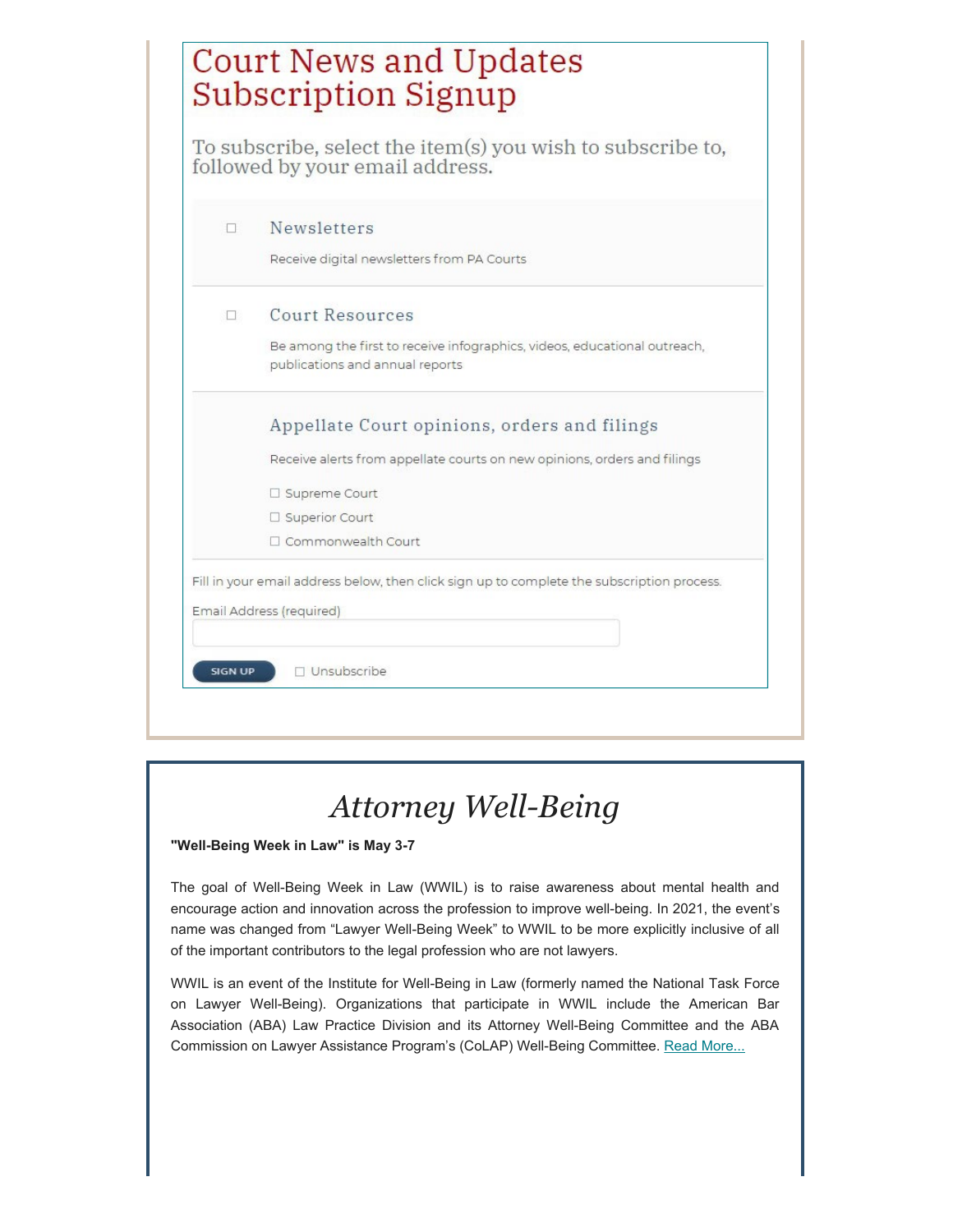

#### **Lawyers Struggle with New Handicap: Digital Addiction**

Are we becoming addicted to our devices? Some experts express concern that we are. A recent study found that people are averaging 26.5 to 36.5 hours watching television, 19.6 to 28 hours looking at smart phones, and 25 or more hours working on computers in a week, for a total of 71 to 89.5 hours per week staring at screens, averaging out to [1](#page-11-0)0-13 hours per day.<sup>1</sup> On average, professionals receive about 120 emails per day and have 200 or more in their inboxes. The World Health Organization (WHO) recently announced that "gaming disorder" (also known as "digitalgaming" or "video-gaming") will be included as a disorder in the International Classification of Diseases in the 11th version, scheduled for publication later this summer. William F. Haning, III, MD, a member of the board of directors of the American Society of Addiction Medicine and is the editor-in-chief of its publication ASAM Weekly, [states](https://www.socialworktoday.com/news/enews_0818_1.shtml) that "process addictions" not arising from substance abuse, such as obsessive gaming, should be considered as addictions.

The State Bar of Texas has published an hour-long video on [Lawyer Boundaries for Technology](https://texasbar-wo4m90g.vids.io/videos/7099dbb71113e0c5f9/lawyer-boundaries-for-technology-and-mental-health-during-quarantine) [and Mental Health during Quarantine.](https://texasbar-wo4m90g.vids.io/videos/7099dbb71113e0c5f9/lawyer-boundaries-for-technology-and-mental-health-during-quarantine) The presenters were Chris Ritter, Director of the Texas Lawyers Assistance Project, and Diana Reinhart, a psychotherapist who practiced law before pursuing her therapeutic career. They argue that lawyers are as prone as anyone to digital addiction, especially under the work conditions imposed by the pandemic. They point to the huge volume of emails, online filings, and other electronic communications that inundate lawyers already under stress in information and constant demands for response and tasks from several devices. They outline a number of solutions and approaches lawyers can take to limit the control of electronic devices over their lives, including:

- Checking emails only three times per day (before lunch, about 3:00 pm, and before leaving;
- Setting expectations that response to emails and text messages will not be immediate;
- Limiting social media use to 10 minutes per day per platform;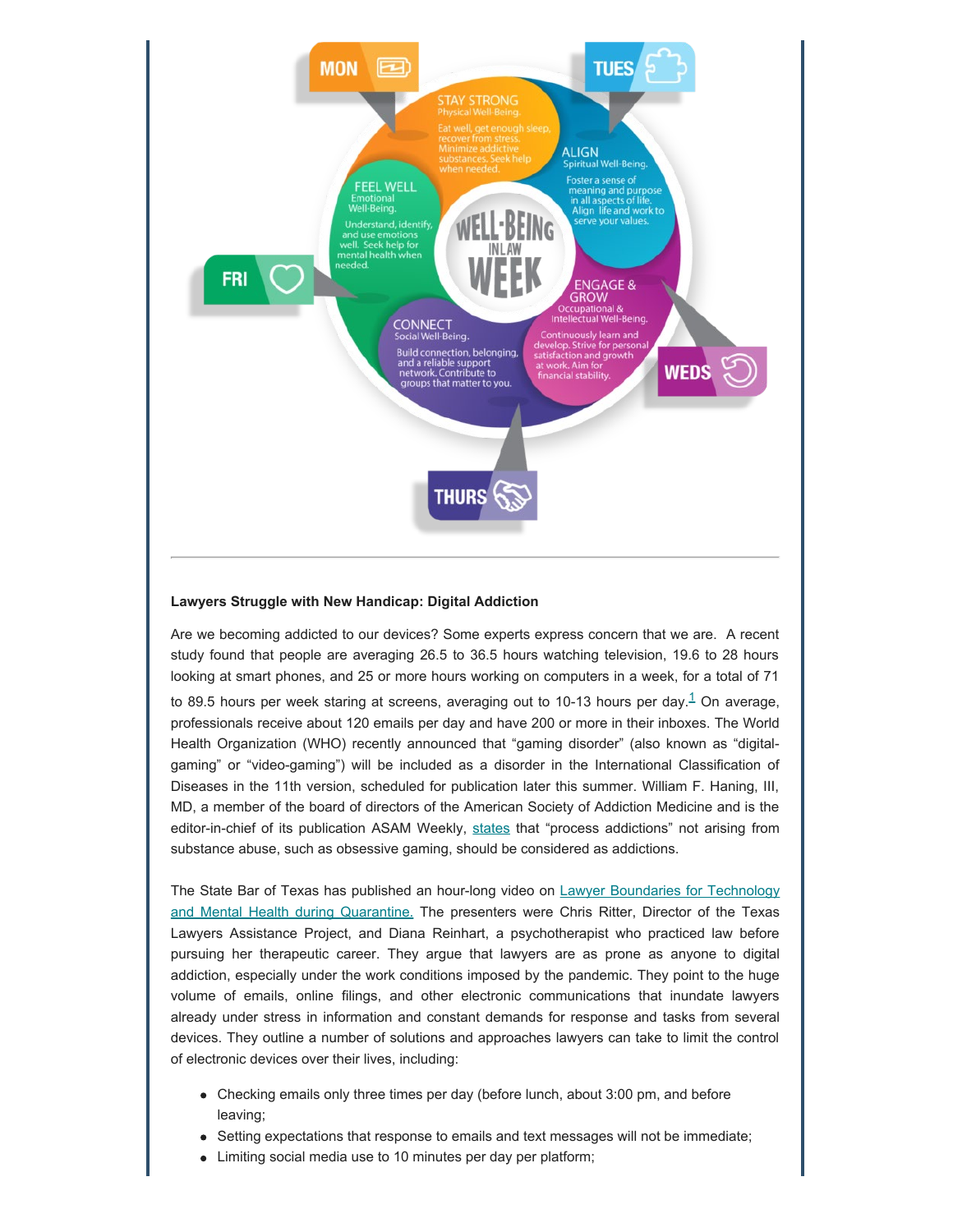- Monitoring use, such as setting phones to track screen time;
- Move every email out of your inbox the first time you read it;
- Turn off notifications;
- Don't keep or charge your phone by your bed;
- Don't take the phone with you during meals, exercise, or social activities;
- Read books and magazines rather than phones or devices;
- Get away from the computer regularly, and don't take laptops or tablets along on weekends and vacations;
- Delete Facebook, Instagram, and Twitter from phones to limit usage;
- Unfollow disturbing or disruptive people;
- Don't follow news on phones;
- Choose mindful or uplifting people and apps to follow rather than those that feed stress; and
- Schedule self-care and parasympathetic nervous system activities, and use tech tools to remind you to disconnect the tech and reconnect with activities that sustain you.

<span id="page-11-0"></span> $1$ The study does not allow for people who do two of these things at a time, such as looking at their phone while watching TV. That never happens in our house. Nope, never.<sup>[2](#page-11-0)</sup>

<span id="page-11-1"></span>[2T](#page-11-0)he producers of the Amazon Prime series *The Expanse* have commented that people often don't understand what happens in a scene, because there is nonverbal action that sets up the scene before the characters start speaking. They say that people are often looking at their phones until the dialogue begins, and thus miss the nonverbal setup.



[Lawyers Concerned for Lawyers](https://www.lclpa.org/) (LCL) is a confidential and safe resource for Pennsylvania attorneys and their family members who may be struggling with their mental health or substance use. An astounding one in three legal professionals will face these issues at some point in their career. Over the past 32 years, LCL has confidentially assisted and supported thousands of individuals who have faced a myriad of challenges (including grief, stress, anxiety, depression, eating disorders, gambling problems, problematic alcohol or prescription drug use, etc.), helping them navigate through dark and difficult times. Members of our profession are dying because they are afraid or unable to ask for help. If you or someone you know is struggling, please call us. You may save a life. There is help and there is hope.

Resource Guide [for the Legal Profession During COVID-19](https://www.lclpa.org/wp-content/uploads/2021/03/March-2021-LCL-COVID-Resource-Guide.pdf)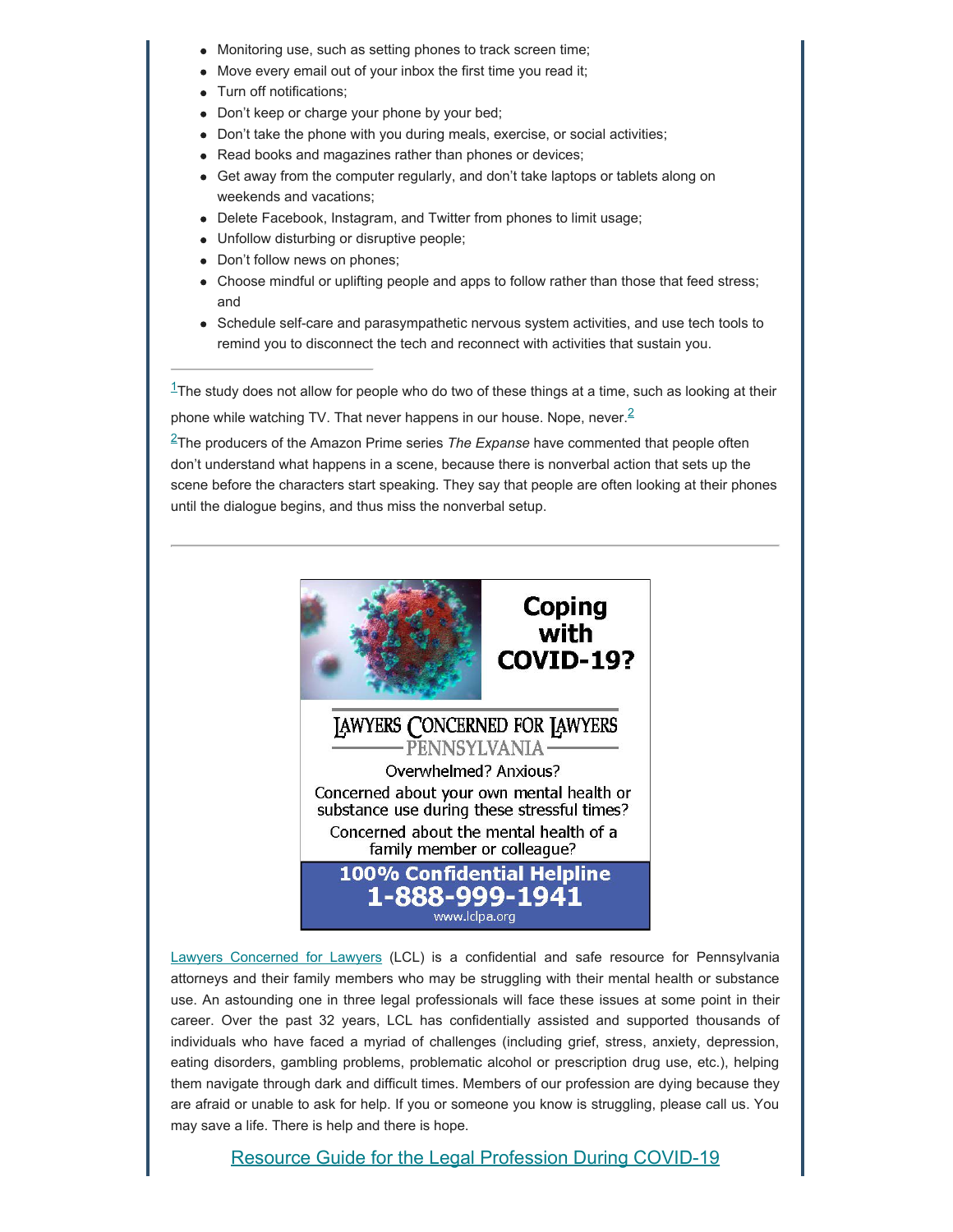### **Confidential 24/7 Helpline: 1-888-999-1941**

Lawyers-only support meetings Peer and staff support & resource coordination LCL resources are free, voluntary, & confidential Free CLE, resources, and information at [www.lclpa.org](https://www.lclpa.org/) Assessment by a healthcare professional to determine a customized treatment plan, if indicated

### *Around the Court*



### **Pennsylvania Supreme Court Chief Justice Announces Retirement Transition Plan**

Pennsylvania Supreme Court Chief Justice Thomas G. Saylor has announced his intention to transition from the role of chief justice, in anticipation of his upcoming retirement in Dec. 2021.

Under the state Constitution, a Justice of the Supreme Court must retire at the end of the calendar year in which they reach the age of seventy-five. To ensure an orderly transition, Chief Justice Saylor will transfer the position of chief justice to Justice Max Baer, as of April 1, 2021, while remaining a Justice for the balance of his tenure.

"I am grateful to have led a productive Court, composed of collegial and dedicated jurists, and I appreciate the support I have received from the other justices and court system personnel throughout my tenure," Saylor said.

Saylor has served in his present leadership role since Jan. 2015. Two decades ago, he came to the Supreme Court with a strong focus on producing high-quality judicial opinions. In his twentythree years of service with the Court, Chief Justice Saylor has authored approximately 400 main opinions. Collectively, with his responsive opinions, he has penned more than 1000, covering the gamut of Pennsylvania law, throughout the civil, criminal and administrative arenas. [Read More...](http://www.pacourts.us/assets/files/newsrelease-1/file-11242.pdf?cb=62b534)

#### **PA Board of Law Examiners to Administer July 2021 Bar Exam Remotely**

Because of the COVID pandemic and the safety issues related to gathering large groups indoors, the Pennsylvania Board of Law Examiners (PABLE) will administer the July 2021 bar exam remotely. This will be the third time that PABLE has given a remote exam since the pandemic began. Examinees will take the closed-book exam on their own computer from a location of their choice in a series of mostly ninety-minute test sessions.

For these remote administrations, examinees download the exam materials before the testing dates. On the testing days, the Board and its vendor provide passwords at the beginning of each session of the exam, and examinees can then gain access to the files they downloaded earlier.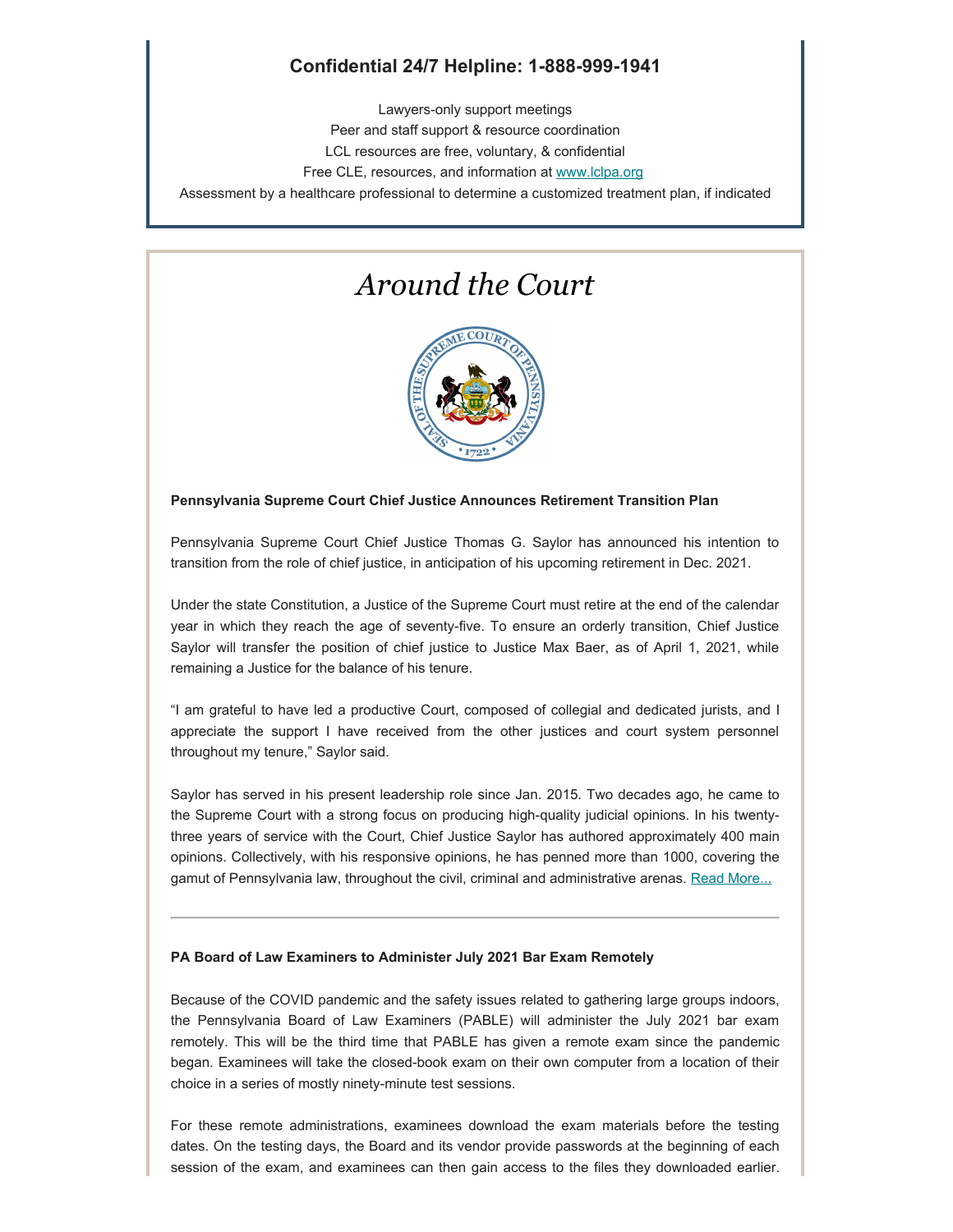After the applicant enters the password to begin the test session, the software counts down the time remaining in the session and will automatically end the test session at the expiration of time. The examinees upload the answer files to the vendor's site after the test session. In this sense, the remote exam is quite different than an online exam because, in the latter setting, examinees must be connected to the internet throughout the exam. The remote administration removes the risk of connection issues causing a problem when the applicant is answering the exam questions.

PABLE uses a "record and review" approach to monitor the exam. Each examinee must have a working camera and microphone that the exam software utilizes to record the examinee while testing. The examinee uploads the video file with the exam answer file. Initially, the video files go through an artificial intelligence program. This program identifies issues for the Board staff to review such as suspicious objects, test-taker leaving camera, test-taker speaking, etc. PABLE staff assesses the issues flagged by the program for review and determines if any warrant further investigation. An examinee suffers no penalty simply as a result of a video file's being flagged; PABLE would have to make a finding of wrongdoing before there would be a consequence.

PABLE must confirm the identity of the person sitting for the exam. In a remote administration, this occurs in two ways; first by PABLE staff and later by computer software in each test session. Examinees upload a photo to the software company during a practice exam in advance of the bar examination. This becomes their baseline photo. Applicants also submit an image of their government-issued photo identification directly to PABLE. PABLE staff compare these images with the baseline photo in the software program to confirm identity. Additionally, the software takes a photo of the person sitting for the exam at the start of each test session. After each test session, the software company uses a facial recognition program to compare the photo of the person sitting with the baseline photo. This program does not compare the photo with any databases or sources other than the pre-exam photo uploaded by the applicant. The company alerts PABLE if it does not confirm an identity match and then staff undertake a review. The company destroys both the photos and the video recordings at the direction of PABLE after exam results are announced. Additionally, the software vendor does not have any access to the applicant's government-issued ID or other personal information.

With each remote administration, PABLE staff have learned more and improved the process and the experience for examinees.

## *From the Pennsylvania Bar Association*



#### **Resources for Records/Account Management**

The practice of law involves a lot of recordkeeping from client files to client funds to practicerelated funds. Management of these records are regulated to one degree or another by the disciplinary rules. The Pennsylvania Bar Association (PBA) offers many resources to help attorneys navigate the various rules and obtain practical advice. For example, the PBA Committee on Legal Ethics and Professional Responsibility issues formal and informal ethics opinions, which